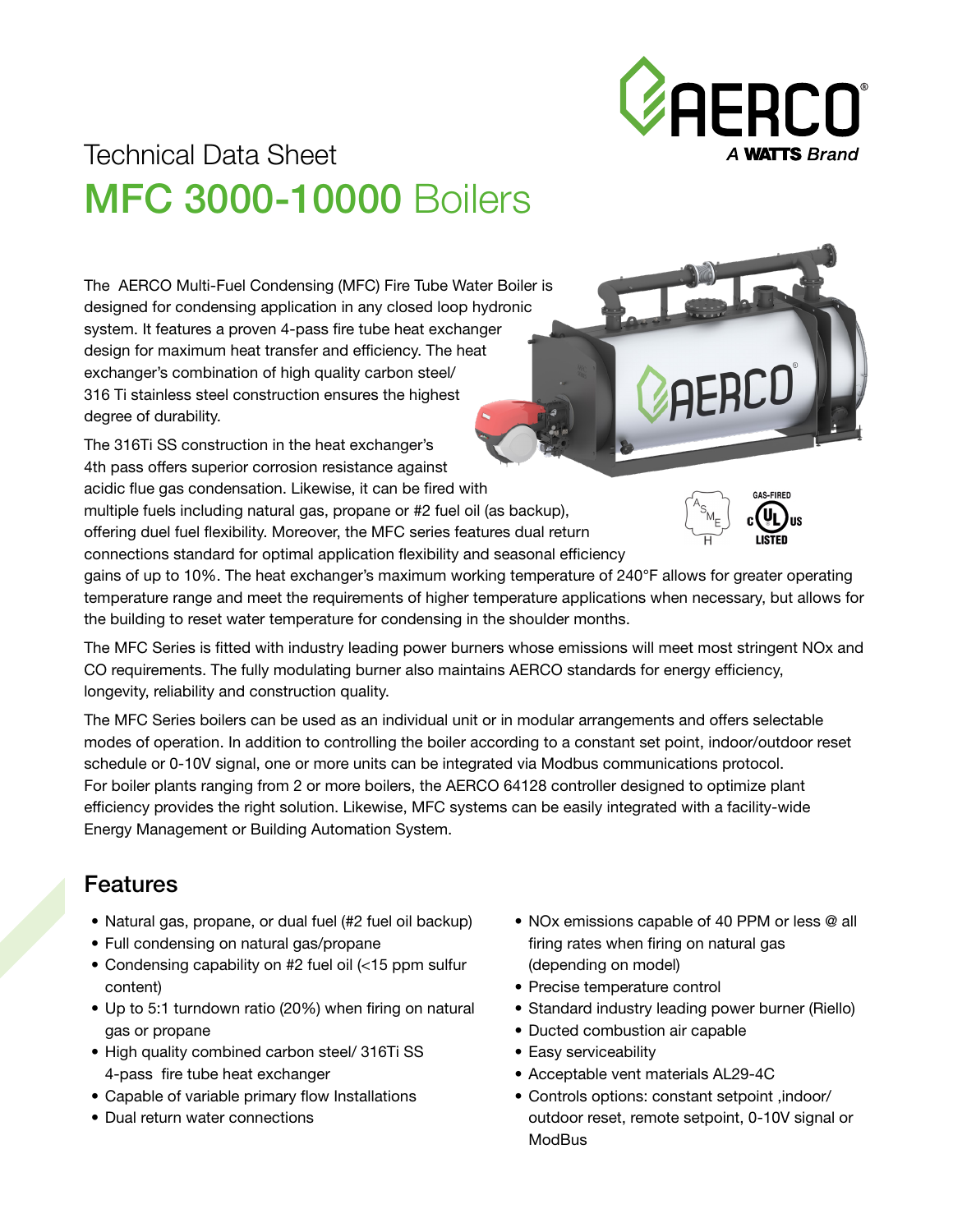#### Ratings

| <b>Model</b>     | Min Input MBH <sup>a</sup> | <b>Max Input MBH</b> | Max Output MBH <sup>b</sup> | <b>Efficiency Range</b> |
|------------------|----------------------------|----------------------|-----------------------------|-------------------------|
| <b>MFC 3000</b>  | 600                        | 3000                 | 2580-2790                   | 85.5%-94.2%             |
| <b>MFC 4000</b>  | 800                        | 4000                 | 3440-3720                   | 85.5%-94.2%             |
| <b>MFC 5000</b>  | 1000                       | 5000                 | 4300-4650                   | 85.5%-94.2%             |
| <b>MFC 6000</b>  | 1200                       | 6000                 | 5160-5580                   | 85.5%-94.2%             |
| <b>MFC 8000</b>  | 1600                       | 8000                 | 6880-7440                   | 85.5%-94.2%             |
| <b>MFC 10000</b> | 2000                       | 10000                | 8600-9300                   | 85.5%-94.2%             |

a Values based on natural gas/propane firing

**b Max output dependent upon application - See efficiency curves** 

### **Dimensions**

| Model               | A<br>(Width) | B<br>(Length) | C.<br>(Height) | D     | E.     | F    | G     | н    |       |       | ĸ     |       | M    | N    | $\Omega$         | Þ    | $\Omega$ | R    | ls.<br>(REF) |      |
|---------------------|--------------|---------------|----------------|-------|--------|------|-------|------|-------|-------|-------|-------|------|------|------------------|------|----------|------|--------------|------|
| <b>MFC</b><br>3000  | 54.3"        | 171.5"        | 84.0"          | 63.0" | 128.3" | 6.6" | 72.9" | 0.6" | 12.6" | 35.2" | 73.0" | 48.9" | 7.1" | 2.6" | 18.1"            | 6.5" | 27.6"    | 6.9" | 27.2"        | 2.1" |
| <b>MFC</b><br>4000  | 58.7"        | 174.1"        | 88.3"          | 66.1" | 130.9" | 7.3" | 75.4" | 4.5" | 16.2" | 36.2" | 76.2" | 48.9" | 5.5" | 2.6" | 17.3"            | 6.5" | 27.6"    | 6.9" | 29.3"        | 2.1" |
| <b>MFC</b><br>5000  | 58.7"        | 186.3"        | 88.3"          | 66.1" | 143.1" | 7.3" | 75.4" | 4.5" | 16.2" | 36.2" | 76.2" | 49.3" | 5.5" | 2.6" | 17.3"            | 6.5" | 35.6"    | 6.9" | 29.3"        | 2.1" |
| <b>MFC</b><br>6000  | 70.9"        | 188.9"**      | 101.1"         | 76.8" | 145.7" | 8.5" | 87.1" | 3.1" | 22.8" | 40.9" | 86.8" | 50.3" | 6.5" | $**$ | $-4, 33$<br>21.7 | 6.5" | 53.2"    | 6.7" | 35.4"        | 2.1" |
| <b>MFC</b><br>8000  | 70.9"        | 220.4"        | 102.3"         | 76.8" | 165.4" | 8.5" | 87.1" | 7.8" | 22.8" | 40.9" | 86.8" | 53.8" | 5.0" | 3.1" | 18.1"            | 7.2" | 55.9"    | 7.1" | 35.4"        | 2.1" |
| <b>MFC</b><br>10000 | 70.9"        | 240.0"        | 102.3"         | 76.8" | 185.0" | 8.5" | 87.1" | 7.8" | 22.8" | 40.9" | 86.8" | 52.7" | 5.0" | 3.1" | 18.0"            | 7.2" | 70.9"    | 7.9" | 35.4"        | 2.1" |

\*Dimensions and information for #2 fuel oil connections can be found in MFC Series O&M Manual GF-148.

\*\*MFC 6000 includes an 8"x6" reducer. The reducer goes past the frame 4".

#### MFC 3000-10000